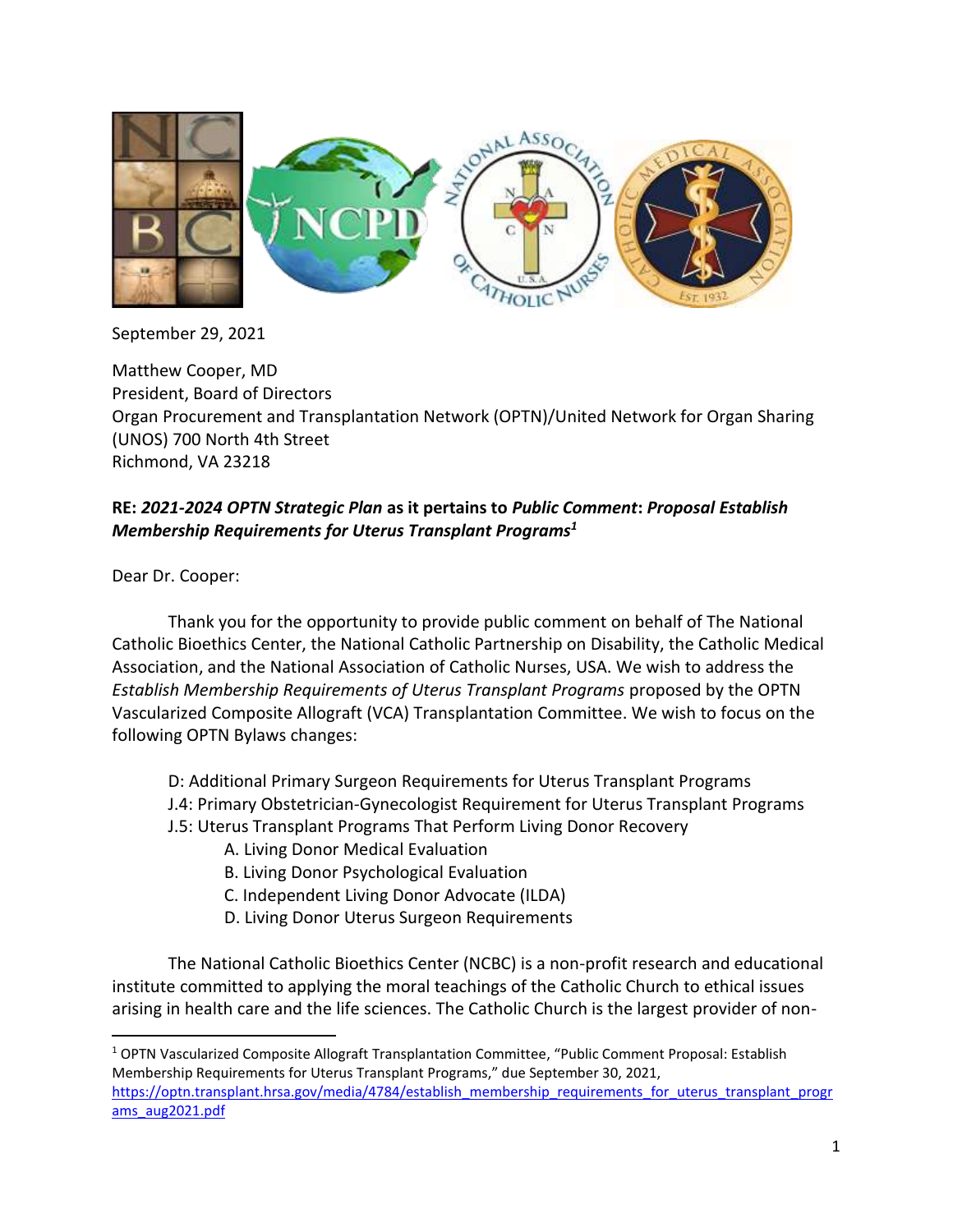governmental, non-profit health care in the United States. The NCBC serves numerous health care agencies in their development and analyses of policies and protocols, including protocols implementing OPTN/UNOS policies on organ donation and transplantation that comply with the *Ethical and Religious Directives for Catholic Health Care services*. [U.S. Conference of Catholic Bishops, 2018]. The NCBC has 1300 members throughout the United States. These include numerous health care agencies representing thousands of persons involved in the delivery of health care, including transplantation services. NCBC provides consultations and education to hundreds of institutions and individuals seeking its opinion on these and other matters as they pertain to the appropriate application of Catholic moral teaching in the delivery of health care.

The National Catholic Partnership on Disability (NCPD) is a non-profit agency that affirms the dignity of every person, working collaboratively to ensure meaningful participation of people with disabilities in all aspects of the life of the Church and society. As an organization that advocates for policies respectful of all persons, especially those with disabilities, the NCPD wishes to express its concern for any government sanctioned program that fosters the creation of a disability, even for the laudable cause of providing organs for transplant, thus, violating society's obligation to the human person.

NCBC and NCPD also are joined by the Catholic Medical Association (CMA) and the National Association of Catholic Nurses, USA (NACN-USA). CMA is a non-profit national organization comprised of over 2,000 members representing physicians and other health care providers in over 75 medical specialties. CMA helps to educate the medical profession and society at large about issues in medical ethics, including ethics involved in human transplantation impacting the best interest of those entrusted to their care. CMA accomplishes this through its annual conferences, local Guilds, its quarterly award-winning bioethics journal, *The Linacre Quarterly*, and its other programs, publications, and web communications. It educates thousands of health care professionals through these media, a number of whom are involved in transplantation services.

NACN-USA is the national professional organization for Catholic nurses in the United States representing a membership of hundreds of nurses. Nursing plays an integral role in the process of organ donation and transplantation. In that role, nurses advocate for patients, protect the vulnerable, and promote human dignity and, thus, have a great interest in this policy.

As NCBC, NCPD, CMA, and NACN-USA shared with you in the past, the Catholic Church encourages organ donation as providing a gift of life to those in need. Of course, this is with the understanding that the Dead Donor Rule is rigorously respected and implemented. However, no victim of physician assisted suicide should be considered a potential donor, even with consent. Such a proposal incentivizes the patient abandonment which characterizes physician assisted suicide. In terms of living donors, the same generosity of donors is recognized, if there is respect for true informed consent as well as the protection of the bodily integrity of the donor. That is why rigorous standards for psychosocial and medical evaluation must be in place and regularly monitored for compliance by OPTN. It is important to note that OPTN is defining uterus to include uterus, vagina, and cervix, and in the future may include other reproductive organs, such as ovaries and testes. In fact, already ovarian transplants have been documented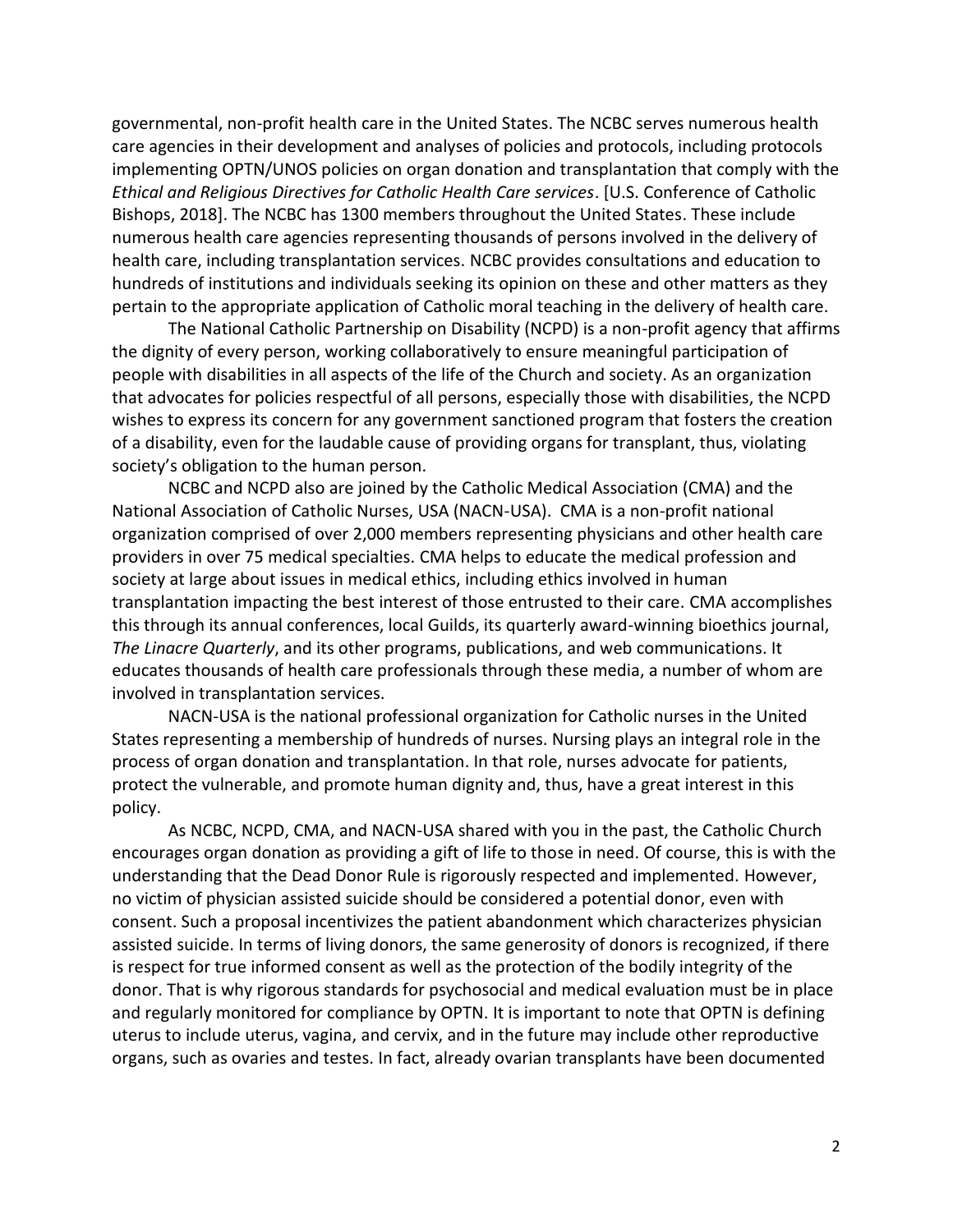in the United States.<sup>2</sup> Regardless of the potential provision for enhanced standards, any protocol that creates a disability represents an attack on the human person. There is no denying that loss of a uterus or genitalia would constitute a serious and irreparable impairment to the donor.<sup>3</sup> In contrast, the procedure for the recipient is only life-enhancing, not life-saving; and, since "there is currently no known shortage of deceased donor VCA organs,"<sup>4</sup> in virtually all cases, the benefit of living donation to the recipient relates to a shorter waiting time and scheduling (avoiding cold ischemic preservation). While we recognize that living donors often are family members, decreasing the potential for host rejection, these rationales clearly are insufficient to justify such massive harm to the donor. The importance of full disclosure to achieve informed consent will be addressed later in this document.

Below is the response of NCBC, NCPD, CMA, and NACN-USA to the following areas of request for public comment:

Will the proposed membership requirements ensure that approved uterus transplant programs have the expertise needed to safely perform uterus transplants, and, as applicable, living donor uterus recovery?

## **D: Additional Primary Surgeon Requirements for Uterus Transplant Programs; and J.4: Primary Obstetrician-Gynecologist Requirement for Uterus Transplant Programs**

The Vascularized Composite Allograft (VCA) Transplantation Committee is proposing to define the uterus as a type of VCA separate from other genitourinary organs. By way of comparison, since 2016 there has been two successful penis transplants through deceased donations, while there have been 32 uterus transplants (resulting in at least 21 live births); and 63% of these were made possible through living uterus donation. The uterus is the most sought-after VCA transplant; this tissue transplantation is both expected to grow and to continue to rely heavily on living donors. To increase transplant success and patient safety —as eight of the 32 uterus grafts failed—the Committee is seeking to establish more rigorous expertise requirements concerning the primary surgeon and primary obstetrician-gynecologist involved in the uterus transplant.<sup>5</sup>

While the Committee's overall goal to increase success and safety by establishing additional standards is certainly with merit, the NCBC, NCPD, CMA and NACN-USA urge that policies, and policy implementors, never lose sight of the human persons, including the donor,

<sup>&</sup>lt;sup>2</sup> Sherman J. Silber, Gedis Grudzinskas, and Roger G. Gosden, "Successful Pregnancy after Microsurgical Transplantation of an Intact Ovary," *New England Journal of Medicine* 359 (2008): 2617-2618, https://www.nejm.org/doi/full/10.1056/NEJMc0804321.

<sup>&</sup>lt;sup>3</sup> The Americans with Disabilities Act defines "disability" to include a significant impairment to reproductive functions: (1) The term "disability" means, with respect to an individual--(A) a physical or mental impairment that substantially limits one or more major life activities of such individual; … (2)(B) For purposes of paragraph (1), a major life activity also includes the operation of a major bodily function, including but not limited to … *reproductive functions*. 42 U.S.C. § 12102 (1)(A) & (2)(B).

<sup>4</sup> U.S. Department of Health and Human Services, Organ Procurement and Transplantation Network, "VCA's from Living Donors," [https://optn.transplant.hrsa.gov/resources/by-organ/vascular-composite-allograft/vcas-from](about:blank)[living-donors/.](about:blank)

<sup>5</sup> OPTN Vascularized Composite Allograft Transplantation Committee, "Background."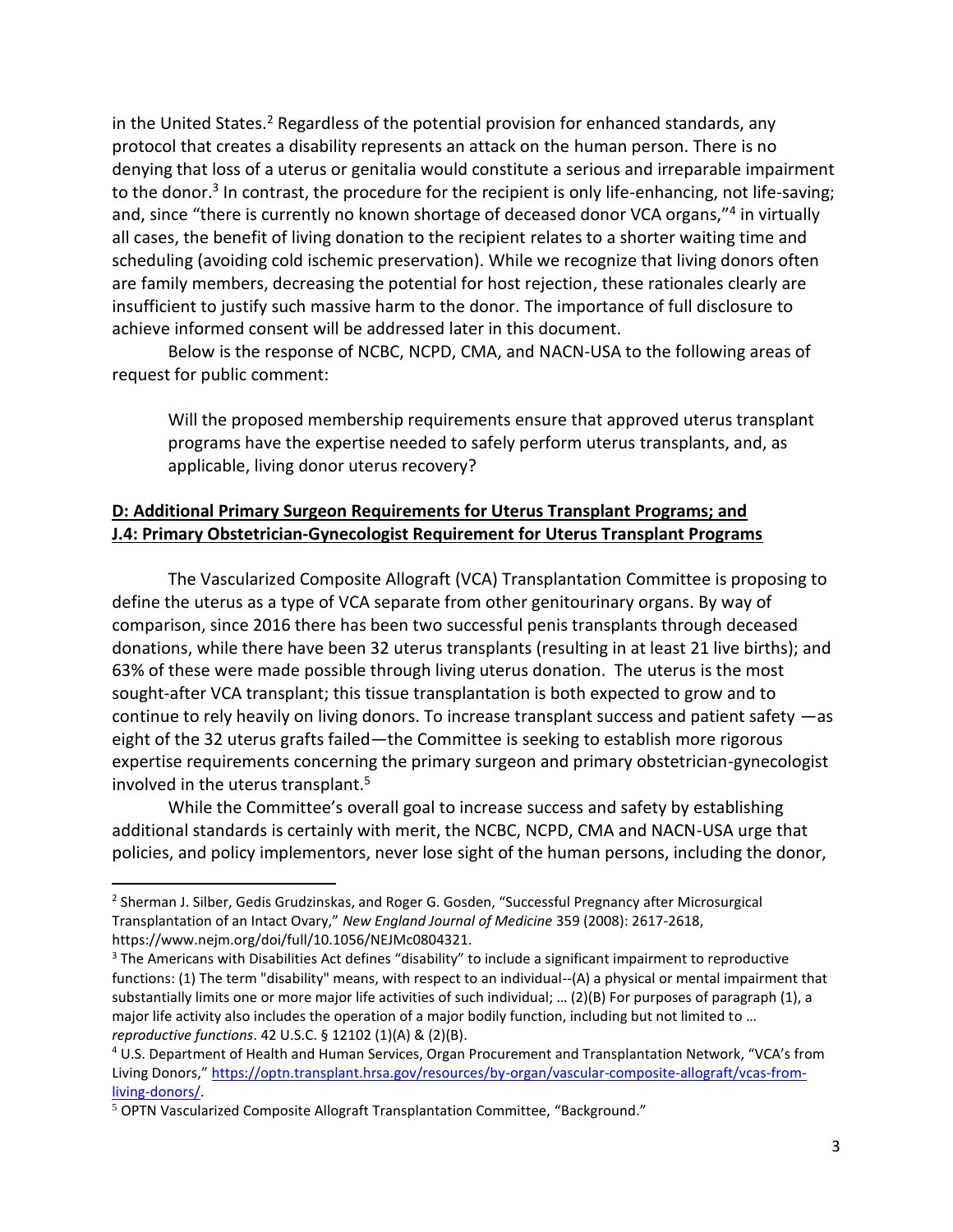the recipient, and the children that will be engendered. We oppose such live uterus transplants and genitourinary transplants from living donors which create a disability in the donor, whose tissue loss represents a disability. We are not, in principle, opposed to such transplants from deceased donors, if risks to the engendered child can be averted and reproductive technologies do not substitute for the natural engendering of children. However, in practice that is not occurring, and with current advancements are not feasible. Furthermore, currently all involved parties, from donor, to recipient, and especially the children to be engendered, are placed at physiological and psychological risk.

It is not unrealistic that as part of transgender interventions, there will be requests for uterus transplants, further putting the physical wellbeing of engendered unborn children at risk by the number of pharmacological and surgical interventions required. The wellbeing of the child becomes secondary to a person's desire to physically bear a child, when many other less harmful options for becoming a parent are available. Additionally, regardless of the recipient of the uterus transplant, there is no provision assuring that the children engendered will have the benefit of both a mother and a father. The focus is on engendering children for a person who wishes to carry a child who becomes a commodity, putting the children engendered at significant risk, without primary consideration for the best interest of the child.

This OPTN proposal, by the enhanced standards identified, implicitly acknowledges risks involved in uterus transplants by establishing additional requirements for the primary surgeon and the addition of a primary obstetrician and gynecologist. We agree that the highest academic and clinical credentials must be required of the health care providers involved in all aspects of care for donor, recipient, and the unborn child, including post-donation care of the donor. However, the proposal has provisions that weaken credentialing requirements for the primary surgeon, primary physician, and the proposed obstetrician-gynecologists (with certification requirements paralleling those of the primary surgeon). Beyond credentialing, with its optional substitutions, very little is required of the obstetrician-gynecologist to be designated the primary obstetrician-gynecologist, especially pertaining to experience and training. Furthermore, numerous substitutions for achieving credentialling are identified:

The Committee proposes adding more flexibility to this requirement for the primary surgeon of a uterus transplant program so that a surgeon can meet this requirement if they have either observed or completed two multi-organ procurements within the last five years, or completed at least one deceased donor uterus procurement as primary surgeon within the last five years. $6$ 

Also, clinical experience and certification requirements provide for alternatives that can impact safety of all parties, e.g.:

<sup>6</sup> OPTN Vascularized Composite Allograft Transplantation Committee, "Primary Surgeon Requirements. General Requirements."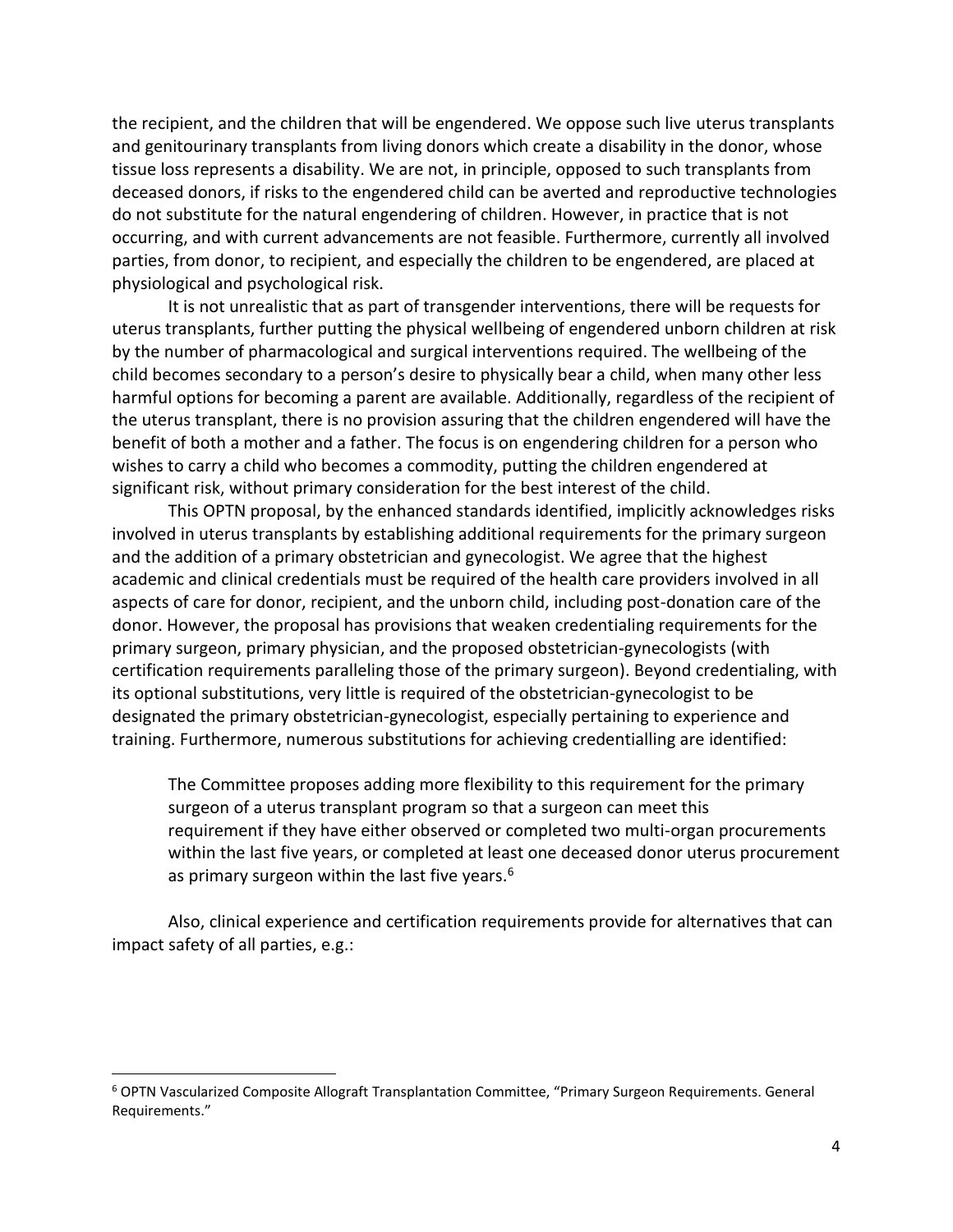Surgeons who have not completed the fellowships described … may still qualify to serve as the primary surgeon of a uterus transplant program if they can demonstrate clinical experience with uterus transplantation or radical hysterectomies.<sup>7</sup>

The surgeon [lacking certification] must be ineligible for American board certification. The surgeon must provide a plan for continuing education that is comparable to American board maintenance of certification, as outlined in the OPTN Bylaws.<sup>8</sup>

It is imperative that the primary surgeon has direct experience with more than one uterus transplant, beyond experience with hysterectomies. There is much more to retrieving and affixing the uterus/cervix/vagina than is involved with a radical hysterectomy. Ample vessels and ligaments are required to vascularize and affix the uterus in the recipient.

Certification requirements can be temporality waived by the Membership and Professional Standard's Committee (MPSC) which may grant conditional approval for 24 months, with the potential for an additional 16-month extension. Continuing education requirements are required which allow for repeated attempts to achieve an acceptable score, with a six-month window to address deficiencies.<sup>9</sup> Similar alternatives are provided for the primary obstetrician-gynecologist but without the 16-month extension.<sup>10</sup>

At a minimum, this proposal requiring a primary obstetrician-gynecologist must specify identified board certification, without substitutions, and specified, by number, experience in prenatal care and cesarian section delivery of immune-suppressed mothers.

Furthermore, as has been identified, the embryo/fetus is put at significant risk and there is no requirement listed for the neonatologist whose collaboration is to be sought, nor the degree of collaboration, nor access to a level III (3) neonatal care unit. In fact, how compliance is secured is left to the membership institution. The proposal cites:

The transplant program must ensure that the recipient's uterus graft is receiving adequate blood supply not just for graft survival, but also to support a developing fetus throughout pregnancy. Maternal conditions that can impact blood flow to the fetus in non-transplant patients, like chronic hypertension and preeclampsia, are associated with intrauterine growth restriction (IUGR). IUGR can result in stillbirth, preterm delivery and associated risks, and adverse health effects throughout childhood and adulthood.<sup>11</sup>

The ultimate goal of uterus transplantation is a healthy newborn. And while we support establishing a new role for a primary obstetrician-gynecologist within uterus transplant programs, the need for neonatologist expertise to achieve this goal is significantly under addressed: "Accordingly, the Committee proposes requiring the primary surgeon to show

<sup>&</sup>lt;sup>7</sup> Ibid., "Primary Surgeon Requirements. Clinical Experience."

<sup>8</sup> Ibid., "Board Certification or Alternative."

<sup>9</sup> Ibid., "OPTN Bylaws: D. Additional Primary Surgeon Requirements for Uterus Transplant Programs."

<sup>&</sup>lt;sup>10</sup> Ibid., "J.4. Primary Obstetrician-Gynecologist Requirement for Uterus Transplant Programs."

<sup>&</sup>lt;sup>11</sup> OPTN Vascularized Composite Allograft Transplantation Committee, "Background."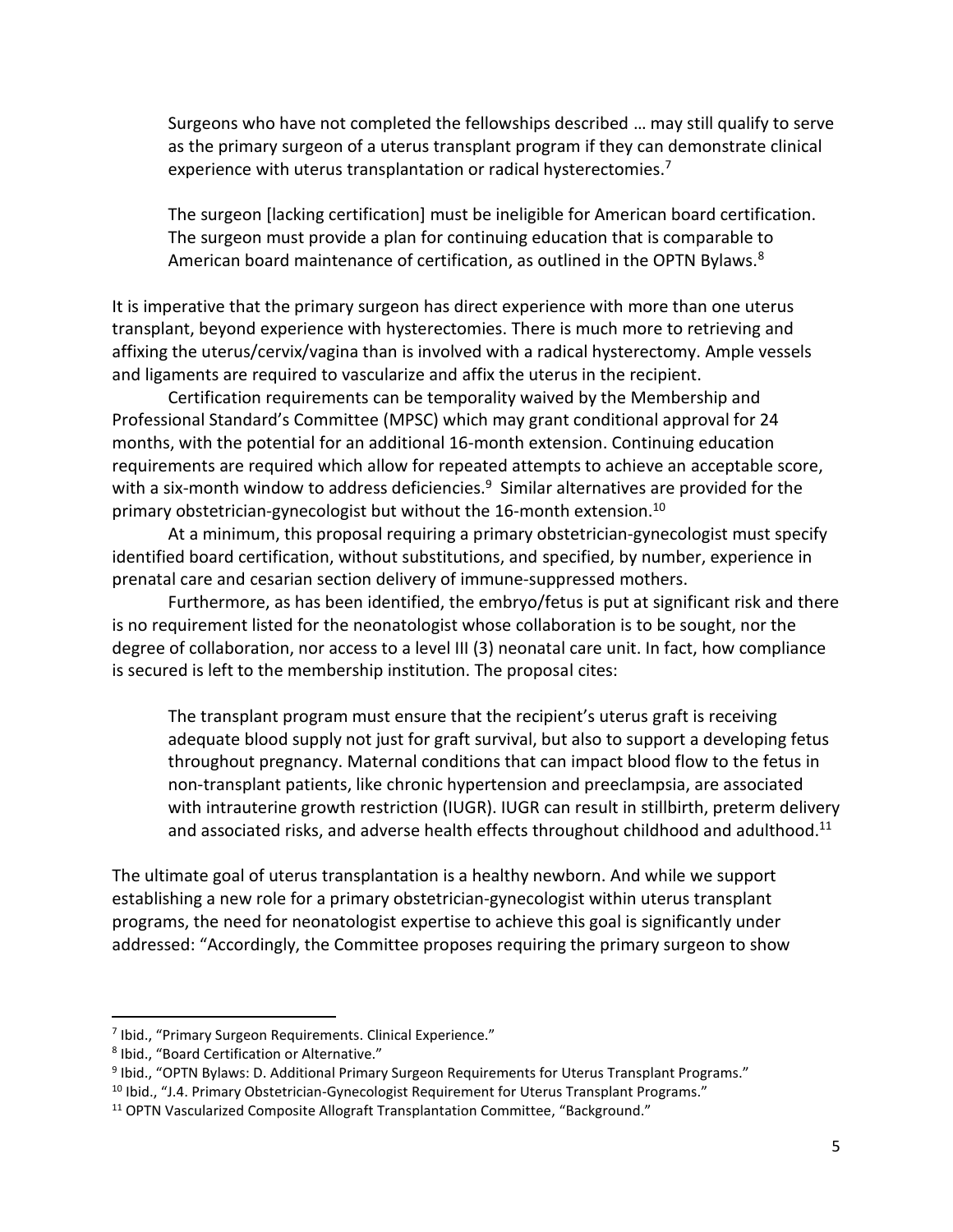proof of collaboration with experts in these fields."<sup>12</sup> This is even though the proposal acknowledges that infants born to uterus recipients are generally delivered prematurely (at less than 37 weeks gestation) via planned cesarian section, and experts in neonatology must be available to assist in care of the newborn infants. No certification or training and clinical experience is specified, e.g., American Osteopathic Board of Pediatrics, or American Board of Pediatrics. Furthermore, there is no requirement that the member institution must have access to a Level III (3) Neonatal Intensive Care Unit, and all the appropriately credentialed personnel required for such designation. Such quality assurance standards must be addressed. Furthermore, specific regulatory oversight of compliance with such requirements needs to be specified.

## **J.5: Uterus Transplant Programs That Perform Living Donor Recovery**

- **A. Living Donor Medical Evaluation**
- **B. Living Donor Psychological Evaluation**
- **C. Independent Living Donor Advocate (ILDA)**

Medical and psychosocial evaluation is essential for living donors, especially for mutilating procedures such as uterus donation. We wish to provide comment on the need for enhanced requirements for living donor psychological evaluation. We have continually expressed objections to government endorsed policies that allow for the creation of disabilities in living VCA donors, whose consent can be questionable at best, especially if the recipient is a family member. No donation that creates a mutilation or disability to the donor is consistent with the Hippocratic tradition. However, it is critical that long-term follow-up of both donor, recipient, and the engendered child occurs to document outcomes and assess for safety.

Granted uterus transplants are not essential to life, but clearly threaten the psychosocial and physical wellbeing of a woman, who may later regret this substantial loss. Data support that 28% of American women aged 25 to 45 years of age regret their tubal ligation.<sup>13</sup> A number of women seek reversals. Removal of reproductive organs is not reversable. Thus, the elective removal of such a healthy organ is mutilating to the human person and should not be allowed; and if it is to occur requires the most rigorous informed consent processes. Documentation of cognitive ability to provide such consent needs to be required and surrogate decision making for another must be prohibited. This proposal does not provide for this basic right of the donor to full informed consent.

Under the "Living Donor Medical Evaluation" and "Living Donor Psychological Evaluation," the uterus recovery hospital must have the "clinical resources" to assess the "specific risks to the living donor" and to "perform a psychosocial evaluation of the living donor" respectively.<sup>14</sup> However, criteria for denial of donation should be clearly stated, including any evidence of coercion which must be thoroughly investigated. Psychiatric disorders that fall in the diagnostic categories beyond adjustment disorders, such as psychosis should be

<sup>12</sup> Ibid., "Primary Surgeon Requirements. Medical Expert Support."

<sup>&</sup>lt;sup>13</sup> Karina M. Shreffler, Ph.D., Arthur L. Greil, Ph.D., Julia McQuillan, Ph.D., and Kami L. Gallus, Ph.D., "Reasons for tubal sterilisation, regret and depressive symptoms," *Jo. Reproductive Infant Psychology* 34(3), 2016: 304–313. <sup>14</sup> OPTN Vascularized Composite Allograft Transplantation Committee, "OPTN Bylaws. J.5 Uterus Transplant Programs That Perform Living Donor Recovery."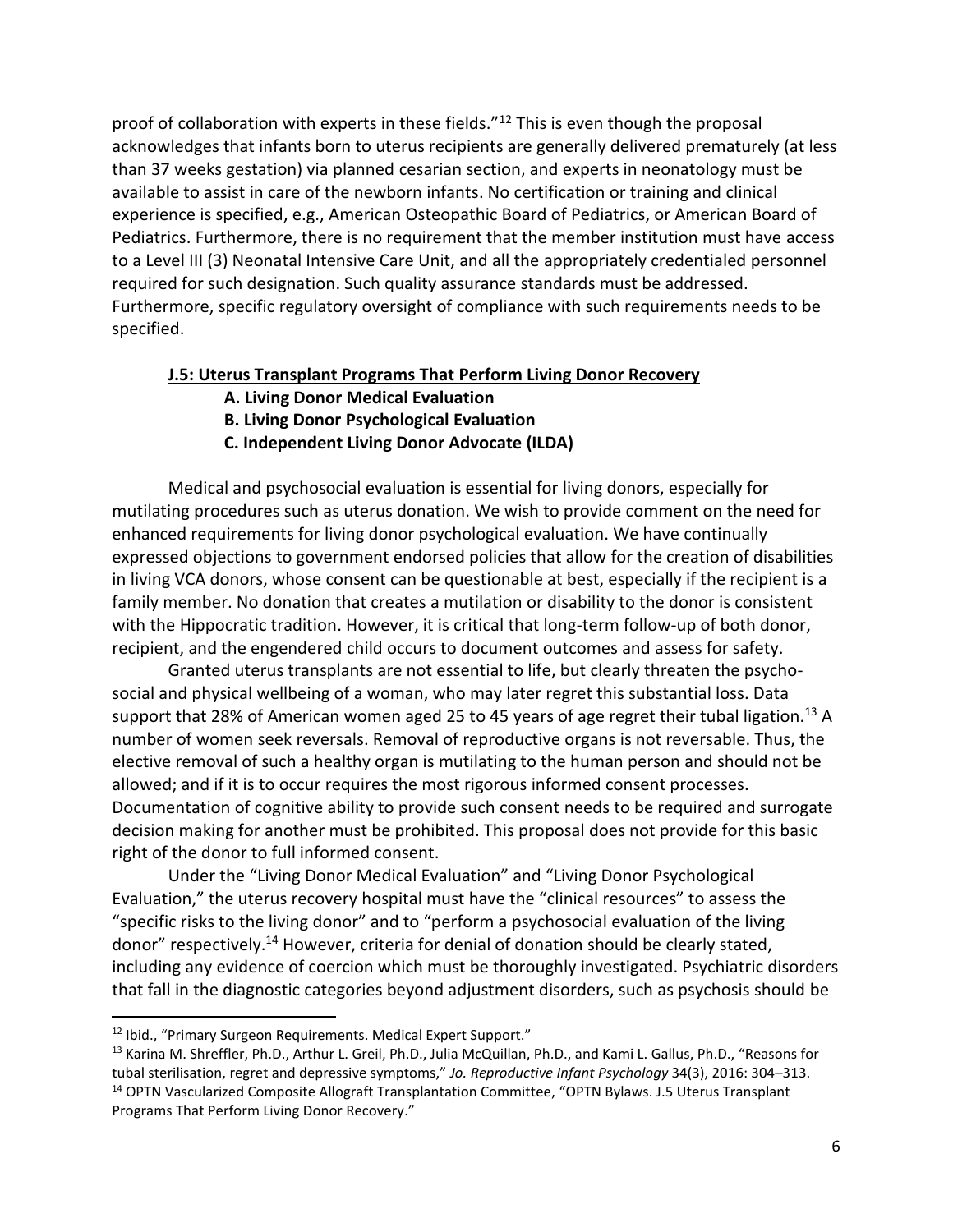excluded from donation. Even a "controlled" diagnosable psychiatric condition or suicidal ideation should trigger a denial. Psychiatric conditions can be labile, and a decision of someone whose condition is controlled today by medication, may not represent the psychiatric status of the person in the future when they are suffering from the loss of a uterus.

Another area of great concern is the enormous risk that a living donor takes who later decides that losing childbearing potential by donating the uterus was a great mistake. By proposing an Independent Living Donor Advocate (ILDA), the Committee places on such advocate the tempering of interests that might harm the donor. At a minimum, the ILDA must be required to inform donors of the likelihood of lost pregnancies and death of offspring due to the procedure, and the potential for graft and pregnancy failure as well. Existing follow-up data of well-being of donors must be collected to determine whether harm has been done to them, and must be shared with potential donors. Loss of a uterus constitutes a serious and irreparable impairment to the donor. Even if the donors have chosen not to bear or beget any or other children, they are irreparably harmed by the living donation.

Specifically, up to date statistical information must be disclosed to the donor and recipient to assure true informed consent. This current information must include how many embryos were engendered in each of the 32 uterus transplants, how many were implanted, how many of the implanted embryos resulted in live births, and how many were lost either in the process or in the failed grafts and pregnancies. Furthermore, a donor may wish to know if the donor is cooperating in the engendering of a fatherless or single parent family. Without this information informed consent is violated. Thus, ongoing, and long-term data collection on physical and psychological well being of donor, recipient, and engendered child is required for the OPTN goals of the membership (hospital participation) requirements to be properly and ethically assessed. These are the areas of deficiency in the post-implantation monitoring that are significantly underdressed. This proposal only specifies a statistical review of transplant outcomes, prepared by the member agency's own quality assurance staff (Member Quality Staff) one year post implementation and reviewed by OPTN's MPSC.<sup>15</sup>

The requirements should also specify that the recipient must be a person with a high probability of success. This is to eliminate any possibility of a uterus transplant on a recipient who does not even have the physiology to receive a uterus. Simply because a recipient has the financial means to make such a demand, does not make it ethical or reasonable. Living donors and recipients face significant risks in having the uterus removed or transplanted; these risks should not be trivialized.

Most importantly, the unborn child is placed at great risk and can be considered merely a commodity, replaceable by another invitro-engendered sibling. For these same reasons we are opposed to all in vitro fertilization which places each embryo at great risk of being harmed, but equally harmed by a commodification of his or her very life, which should be a gift, not a commodity. Long-term follow-up concerning the health and wellbeing of each child must be provided, with data analyses and outcome evaluation. Without such data, uterus transplants remain an experimental option placing all parties at risk, especially the children who cannot consent to what they have been exposed. In principle uterus transplants, as defined, from a deceased donor are not unethical endeavors, if the child could be engendered through the

<sup>&</sup>lt;sup>15</sup> Ibid., "Post-Implementation Monitoring."